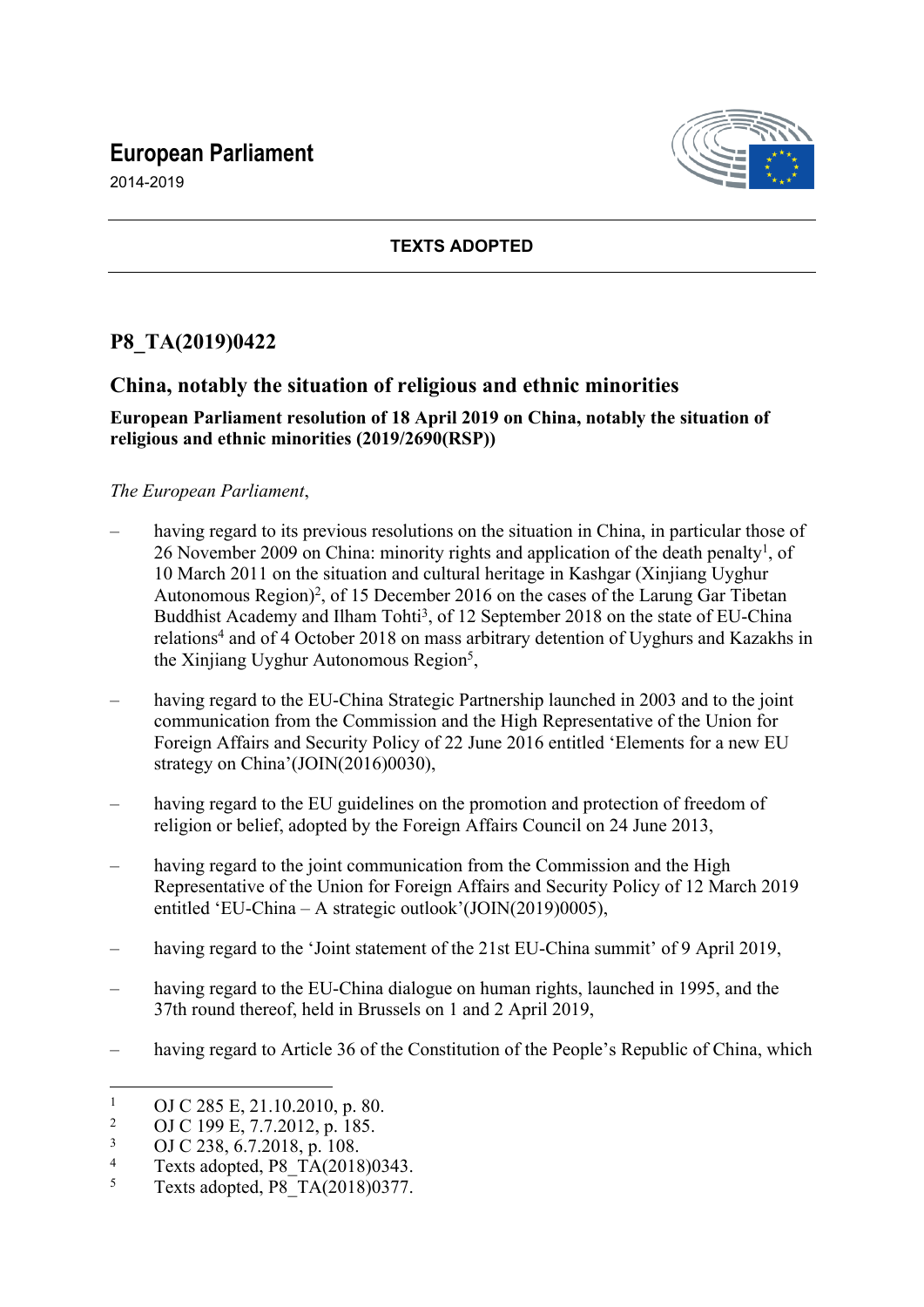guarantees all citizens the right to freedom of religious belief, and to Article 4 thereof, which upholds the rights of 'minority nationalities',

- having regard to the International Covenant on Civil and Political Rights of 16 December 1966, signed by China in 1998, but not ratified,
- having regard to the Universal Declaration of Human Rights of 1948,
- having regard to the concluding observations of the UN Committee on the Elimination of Racial Discrimination's review of China,
- having regard to Rules 135(5) and 123(4) of its Rules of Procedure,
- A. whereas in its strategic framework on human rights and democracy, the EU pledges that human rights, democracy, and the rule of law will be promoted 'in all areas of the EU's external actions without exception', and that the EU will 'place human rights at the centre of its relations with all third countries including strategic partners'; whereas this should remain at the centre of the long-standing relationship between the EU and China, in accordance with the EU's commitment to uphold these very same values in its external action and China's expressed interest in respecting international laws and standards relating to human rights in its own development;
- B. whereas China has been successful in lifting 700 million people out of poverty, but whereas since President Xi Jinping assumed power in March 2013, the human rights situation in China has continued to deteriorate, with the government stepping up its hostility towards peaceful dissent, the freedoms of expression and religion, and the rule of law; whereas the Chinese authorities have detained and prosecuted hundreds of human rights defenders, lawyers and journalists;
- C. whereas the new regulations on religious affairs that took effect on 1 February 2018 are more restrictive towards religious groups and activities, and force them to fall more closely into line with party policies; whereas freedom of religion and conscience has reached a new low point since the start of the economic reforms and the opening up of China in the late 1970s; whereas China is home to one of the largest populations of religious prisoners;
- D. whereas, while an accord was reached between the Holy See and the Chinese Government in September 2018 concerning the appointments of bishops in China, the Christian religious communities have been facing increasing repression in China, with Christians, both in underground and government-approved churches, being targeted through the harassment and detention of believers, the demolition of churches, the confiscation of religious symbols and the crackdown on Christian gatherings; whereas Chinese authorities in some provinces do not allow persons under 18 years of age to attend religious activities; whereas in September 2018 China banned the Zion Church, the biggest house congregation in China with more than 1 500 followers;
- E. whereas the situation in Xinjiang, where 10 million Muslim Uyghurs and ethnic Kazakhs live, has rapidly deteriorated, as stability and the control of Xinjiang has been elevated to a top priority of the Chinese authorities, driven by both periodic terrorist attacks in, or allegedly connected to, Xinjiang by Uyghurs and the strategic location of the Xinjiang Uyghur Autonomous Region for the Belt and Road Initiative; whereas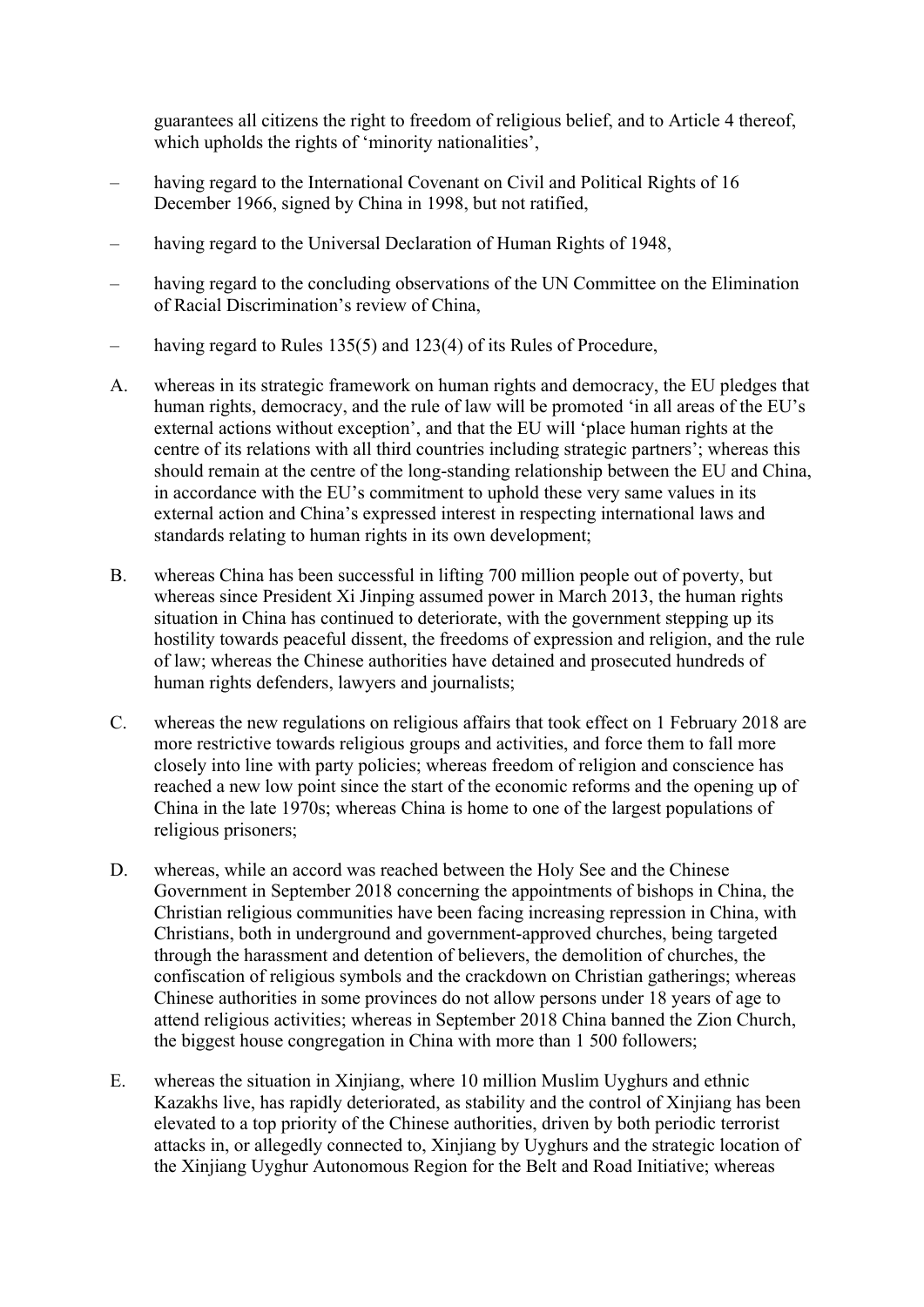there is information that the Xinjiang camp system has expanded into other parts of China;

- F. whereas an extrajudicial detention programme has been established, holding 'from tens of thousands to upwards of a million Uyghurs' who are being forced to undergo political 're-education' according to estimates cited by the UN Committee on the Elimination of Racial Discrimination, without being charged or tried, for undetermined periods of time, and are therefore being arbitrarily detained under the pretext of countering terrorism and religious extremism; whereas a policy of strict restrictions on religious practices and the Uyghur language and customs has been developed in the Xinjiang province;
- G. whereas a sophisticated network of invasive digital surveillance has been developed, including facial recognition technology and data collection;
- H. whereas the Chinese Government has refused numerous requests from the UN Working Group on Enforced or Involuntary Disappearances (WGEID), the UN High Commissioner for Human Rights and other UN Special Procedures mandates to send independent investigators to Xinjiang;
- I. whereas the situation in Tibet has deteriorated over the past few years, in spite of economic growth and infrastructure development, with the Chinese Government curtailing a wide range of human rights under the pretext of security and stability, and engaging in relentless attacks against Tibetan identity and culture;
- J. whereas the surveillance and control measures in Tibet have been on the increase over the past few years, as well as arbitrary detentions, acts of torture and ill-treatment; whereas the Chinese Government has created an environment in Tibet in which there are no limits to state authority, the climate of fear is pervasive, and every aspect of public and private life is tightly controlled and regulated; whereas in Tibet, any acts of non-violent dissent or criticism of state policies with regard to ethnic or religious minorities can be considered as 'splittist' and therefore criminalised; whereas access to the Tibet Autonomous Region today is more restricted than ever before;
- K. whereas an extremely high number of Tibetans, mostly monks and nuns, have reportedly set themselves on fire since 2009 in protest against restrictive Chinese policies in Tibet, and in support of the return of the Dalai Lama and the right to religious freedom in the Aba/Ngaba county prefecture in Sichuan Province and other parts of the Tibetan plateau; whereas no progress has been made in the resolution of the Tibetan crisis in the last 10 years;
- 1. Is deeply concerned about the increasingly repressive regime that many religious and ethnic minorities, in particular Uyghurs and Kazakhs, Tibetans and Christians face, placing additional restraints on the constitutional guarantees of their right to freedom of cultural expression and religious belief, to freedom of speech and expression and to peaceful assembly and association; demands that the authorities respect these fundamental freedoms;
- 2. Calls on the Chinese Government to immediately end the practice of arbitrary detentions, without any charge, trial or conviction for criminal offence, of members of the Uyghur and Kazakh minority and Tibetans , to close all camps and detention centres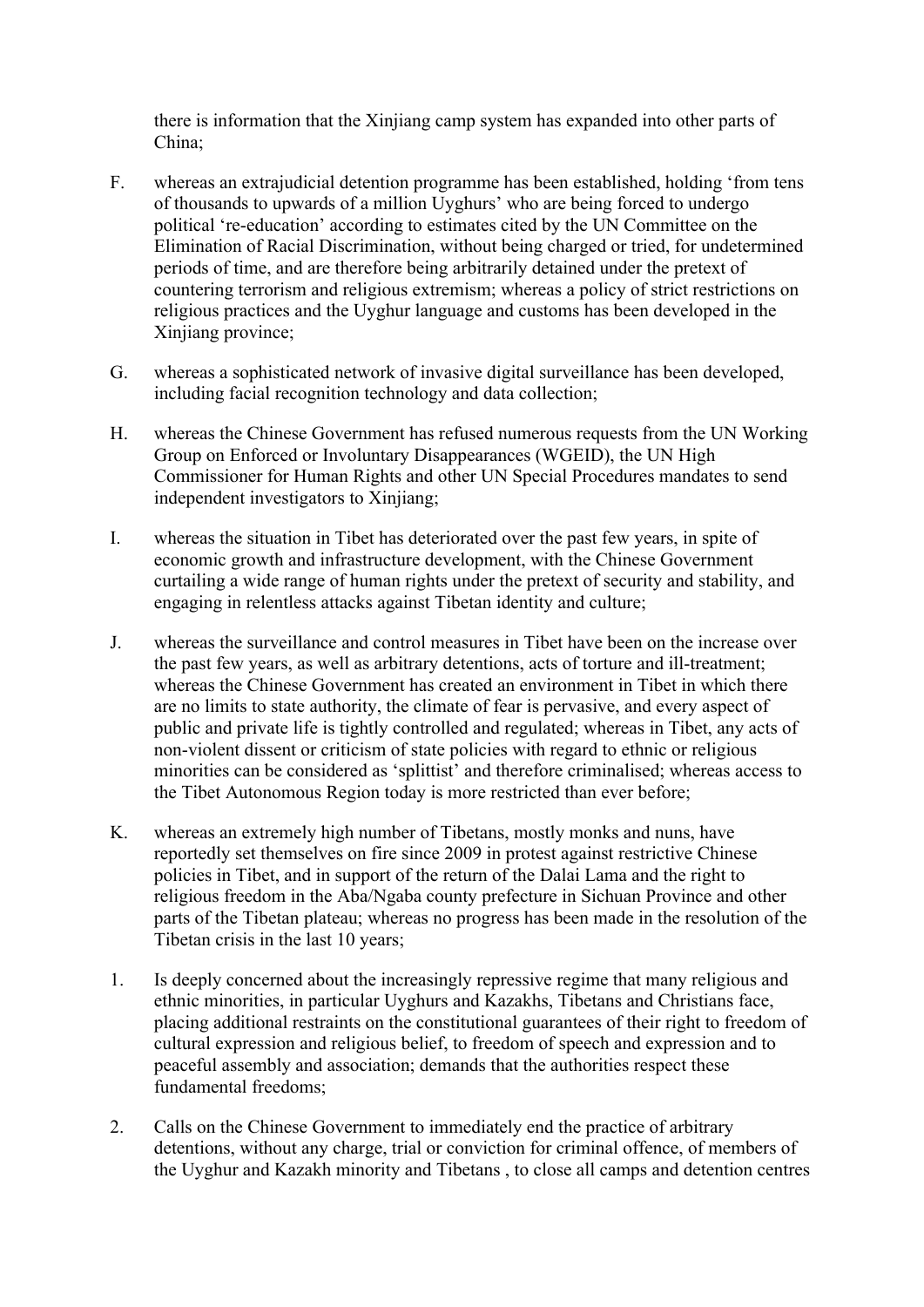and to release the detained persons immediately and unconditionally;

- 3. Calls for the immediate release of arbitrarily detained people, prisoners of conscience, including practitioners of Falun Gong and for a stop to be put to enforced disappearances, and insists that all individuals are able to choose their legal representative, have access to their family and to medical assistance, as well as have their cases investigated;
- 4. Calls on the Chinese Government to immediately release: Uyghurs, including Ilham Tohti, Tashpolat Tiyip, Rahile Dawut, Eli Mamut, Hailaite Niyazi, Memetjan Abdulla, Abduhelil Zunun, and Abdukerim Abduweli; individuals persecuted for their religious beliefs, including Zhang Shaojie, Hu Shigen, Wang Yi, and Sun Qian; Tibetan activists, writers and religious figures who face criminal charges or have been imprisoned for exercising their right to freedom of expression, including Tashi Wangchuk and Lobsang Dargye;
- 5. Calls for the immediate release of the Swedish national book publisher Gui Minhai and the two Canadian citizens Michael Spavor and Michael Kovrig;
- 6. Urges the Chinese Government to release the full details of persons disappeared in Xinjiang to their families;
- 7. Calls on the Chinese authorities to end their campaigns against Christian congregations and organisations and to stop the harassment and detention of Christian pastors and priests and the forced demolitions of churches;
- 8. Calls on the Chinese authorities to uphold the linguistic, cultural, religious and other fundamental freedoms of Tibetans, and to refrain from settlement policies in favour of the Han people and to the disadvantage of the Tibetans, as well as from forcing Tibetan nomads to abandon their traditional lifestyle;
- 9. Condemns the campaigns carried out via the 'patriotic education' approach, including measures to stage-manage Tibetan Buddhist monasteries; is concerned that China's criminal law is being abused to persecute Tibetans and Buddhists, whose religious activities are equated with 'separatism'; deplores the fact that the environment for practising Buddhism in Tibet has worsened significantly after the Tibetan protests of March 2008, with the Chinese Government adopting a more pervasive approach to 'patriotic education';
- 10. Urges the Chinese authorities to implement the constitutionally guaranteed right to freedom of religious belief for all Chinese citizens;
- 11. Recalls the importance of the EU and its Member States raising the issue of human rights violations at every political level with the Chinese authorities, in line with the EU's commitment to project a strong, clear and unified voice in its approach to the country, including the annual Human Rights Dialogue, Strategic Dialogue, High-Level Economic Dialogue, and Summit, as well as the forthcoming Euro-Asia Summit;
- 12. Underlines that while in their joint statement issued after the 21st EU-China Summit, the EU and China reaffirmed that all human rights are universal, indivisible, interdependent and interrelated, the EU should urge China to act accordingly; deplores the fact that at the EU-China Summit of 9 April 2019 urgent human rights concerns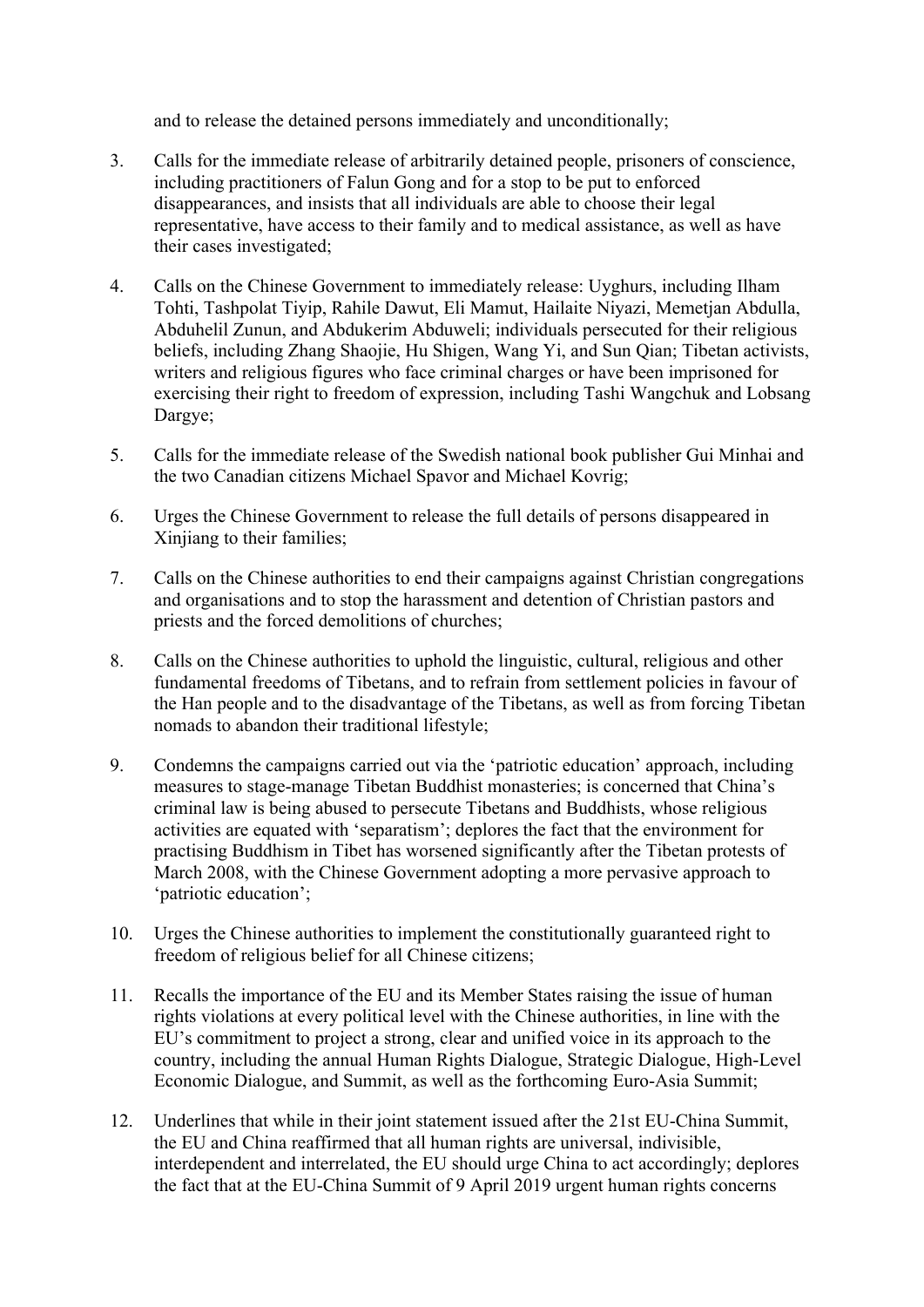once again played a marginal role; takes the view that if and when EU-China summit language is weak on human rights, the Council, the European External Action Service (EEAS) and the Commission should decline to include it at all and issue a separate communication on the topic with a meaningful assessment both of the situation and why stronger language could not be agreed;

- 13. Calls on EU Member States to prevent any activities undertaken by the Chinese authorities in the EU's territory to harass members of Turkic communities, Tibetans and other religious or ethnic groups in order to compel them to act as informants, to force their return to China or silence them;
- 14. Calls on the Chinese authorities to allow free, meaningful and unhindered access to Xinjiang province and Tibet Autonomous Region for journalists and international observers, including for the UN High Commissioner for Human Rights and UN Special Procedures; calls for the EU and the Member States to take the lead during the next session of the UN Human Rights Council on a resolution establishing a fact-finding mission to Xinjiang;
- 15. Calls on the Chinese Government to guarantee unfettered respect of citizens' rights in the Chinese Constitution, with regard to Article 4, which protects national minorities; Article 35, which protects the freedoms of speech, the press, assembly, association, procession and demonstration; Article 36, which recognises the right to freedom of religious belief; and Article 41, which guarantees the right to criticise and make suggestions regarding any state organ or official;
- 16. Urges China to ratify the International Covenant on Civil and Political Rights;
- 17. Urges China to give EU diplomats, journalists and citizens unfettered access to Tibet in reciprocity for the free and open access to the entire territories of the EU Member States that Chinese travellers enjoy; urges the EU institutions to take the issue of access to Tibet into serious consideration in the discussions on the EU-China visa facilitation agreement;
- 18. Expresses its disappointment at the fact that the 37th round of the EU-China Human Rights Dialogue brought no substantial results; regrets, furthermore, that the Chinese delegation did not take part on 2 April in the continuation of the dialogue that provided for an exchange of views with civil society organisations;
- 19. Urges the VP/HR, the EEAS and Member States to monitor the worrying human rights developments in Xinjiang more intensively, including increased government repression and surveillance, and to speak out against violations of human rights in China both privately and publicly;
- 20. Calls on the Council to consider adopting targeted sanctions against officials responsible for the crackdown in the Xinjiang Uyghur Autonomous Region;
- 21. Calls for the EU, its Member States and the international community to halt all exports and technology transfers of goods and services that are being used by China to extend and improve its cyber surveillance and predictive profiling apparatus; is deeply concerned that China is already exporting such technologies to authoritarian states around the world;